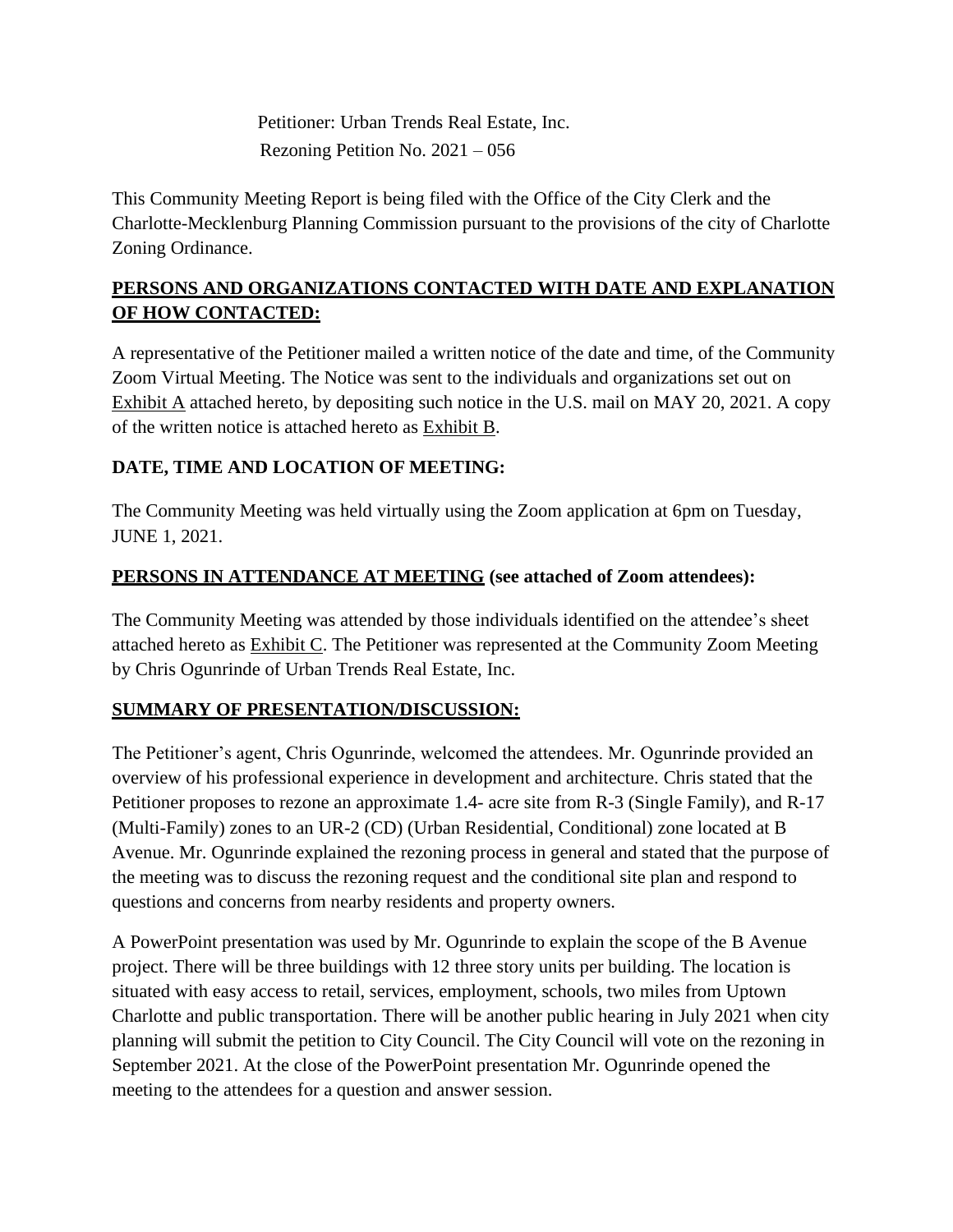## **QUESTIONS AND ANSWERS**

**Attendee Question:** You said there will be three buildings 12 units each, which are an additional 36 units to the property, are they two or three bedroom units?

**Answer:** Mr. Ogunrinde answered that at this point they have not gotten that far into the design of the units. However, my suspicion, based on the needs in the market, and construction cost, they will probably be two and three bedrooms. I don't want to speak for Mr. Cousar; I can raise that question with him and get back to you with an answer.

**Attendee Question**: The exiting 52 units have been there a while, and I know that Mr. Cousar has done some upgrades, work on the roofing and some windows were done; will there be further upgrades to the enhance existing buildings to match what is going to be new?

**Answer:** Mr. Ogunrinde said again not speaking for Mr. Cousar, but the answer is yes, because he requested that we look at the existing 52 unit with the new 36 units when we move forward with the construction. We will definitely look to improvements the existing units. At this point we have not spoken in detail regarding the level of improvements.

**Attendee Question:** Currently the 52 units don't have any amenities in regards for children, meaning a playground or play area from that standpoint even something like a club house. Now that you are going to take it up to 88 units are there plans for any additions of amenities to that community?

**Answer:** Mr. Ogunrinde stated that is a very good question. Mr. Cousar will have to answer that question as well, yet, based on available land I will say no. However, there is a possibility that he could create a clubhouse within one of the buildings, and use that as an amenity to service the entire 88 units. I will take that very good question to Mr. Cousar.

**Attendee Question:** I know you said you have yet to price out construction and all the expenses of the project. Will this project be considered affordable living type units?

**Answer:** Mr. Ogunrinde said I tend to call them workforce units and workforce as defined by our Housing Task Force are folks that serve such as police, firemen/women, and some teachers; folk that we encounter in restaurants that are now being forced to go live in other places like Gastonia, because they cannot afford what's provided in Charlotte. The goal is that this community will serve those that service our community. Hopefully, there may be some of your church members as well.

**Attendee Question:** Now that we are moving to 88 units, will there be full time, or part-time on site type of management of the property?

**Answer:** Mr. Ogunrinde stated he will add this to the questions for Mr. Cousar. Be assured I plan to come back to you with answers to all the questions you have raised. Again this is a very good question.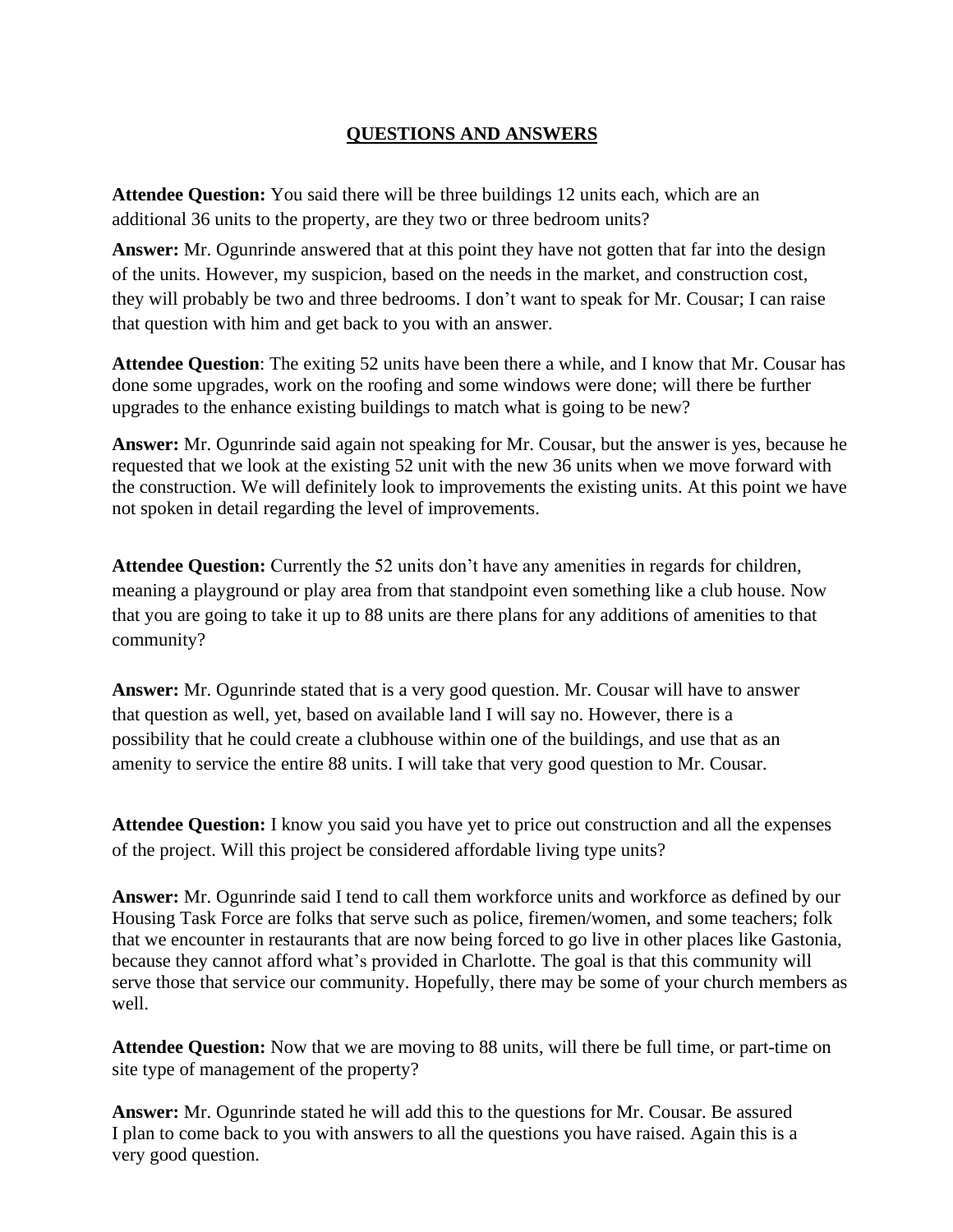**Attendee Question:** Prior to this new project, they did put in sidewalks from Beatties Ford and B Avenue to Wilson Heights. With a project of buildings this size going up; will it mean that there will be that kind of roadway, right away, drainage sewage or other types of additions further down B Avenue to accommodate those who are handicapped and disabled?

**Answer:** Mr. Ogunrinde responded that typically the city will require improvements only on sides abutting your land they don't usually expect you to make improvements beyond the boundary of your site.

**Attendee Question** So what we will see is on the property side by which the land is being used for the building and any adjustments in that particular way would be done to that particular property?

**Answer:** Mr. Ogunrinde agreed and stated that they will probably improve the sidewalk, improve the street. The section that abuts this land will need to be paved and improved. So hopefully it will tie into some of the improvements that you spoke about earlier.

**Attendee Question:** Regarding the project itself is there a way that I can get a copy of this presentation and to Mr. Flax?

**Answer:** Mr. Ogunrinde said yes and will email a copy to the attendees.

**Attendee Question:** What does this project do or not do for the property value of this community?

**Answer:** Mr. Ogunrinde said this is another great question. As a developer, and as an urban planner, I see this as- anytime somebody is coming into your community to build, and to invest \$7-8 million in a location. I say it is added value to the existing housing stock and the residents will benefit from all of that. Also, the community will benefit from the additional improvements, such as sidewalks, storm water detention, and to adding new products to the neighborhood.

**Attendee Question:** Will there be any steps in place to assure against the disruption of normal neighborhood activities such as blocking driveways, or contractors and their suppliers leaving big mountains of mud, etc?

**Answer:** Mr. Ogunrinde said if it were me I will say yes, and I'm almost certain that Mr. Cousar will say the same.

**Closing Statement from Mr. Ogunrinde:** So in a recap, I need to get your questions answered by Mr. Cousar. In addition I need to get a copy of this presentation to the attendees. If there are any additional questions that did not come up tonight that you feel need to be asked, please feel free to email me or give me a call. Thank you for your time and we look forward to seeing you soon.

## **The meeting then ended**.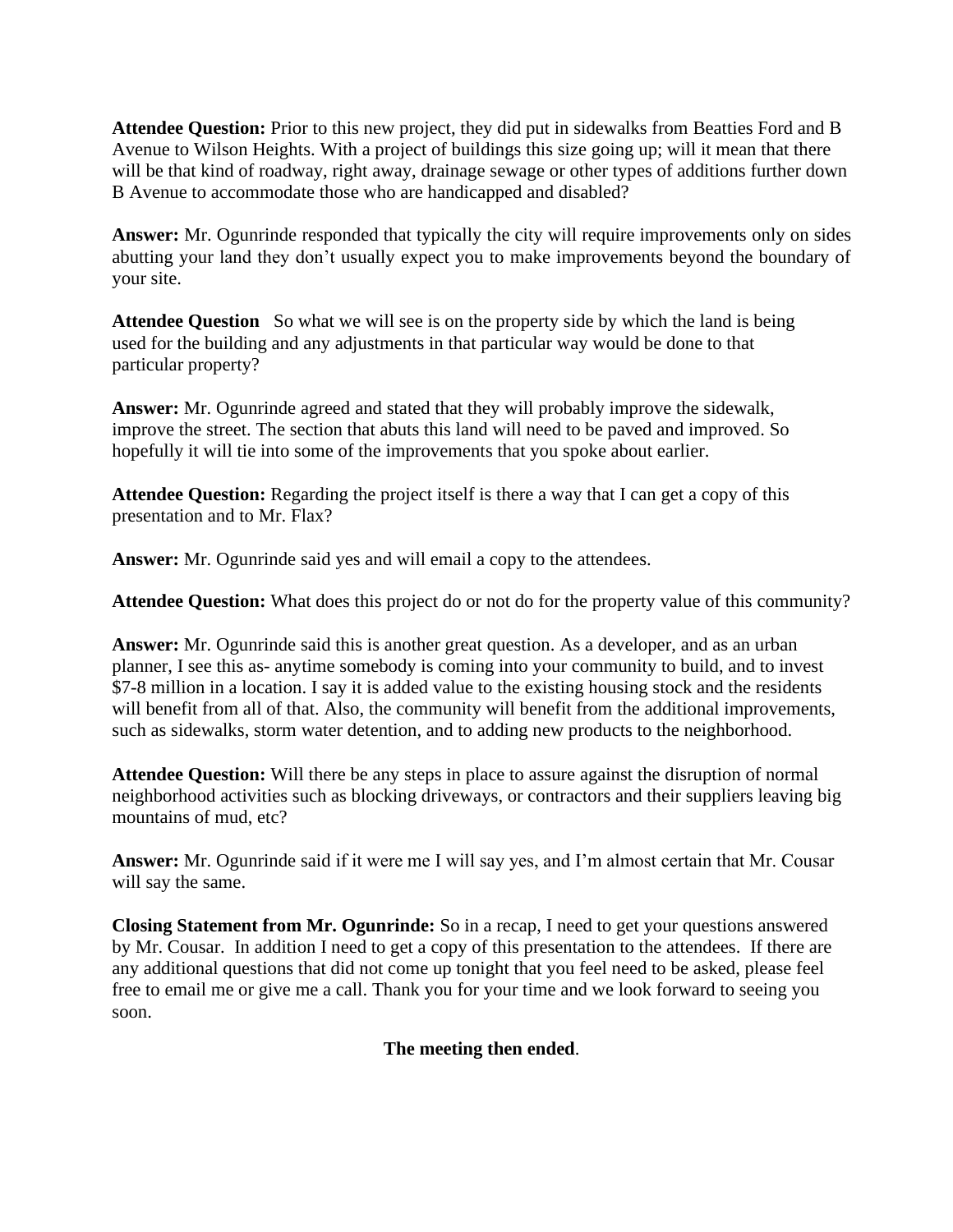| <b>ORGANIZATION NAME</b>                                                                                | FIRST_NAME         | <b>LAST_NAME</b> | <b>STREET_ADDRESS</b>     | <b>CITY/STATE/ZIP</b> |
|---------------------------------------------------------------------------------------------------------|--------------------|------------------|---------------------------|-----------------------|
| <b>Charlotte Community Group For Development</b>                                                        | Joshua             | Richardson       | 1244 Plumstead Road       | Charlotte NC<br>28216 |
| Dalebrook Neighborhood Association                                                                      | Sentron            | Nicholas         | 2523 Pinestream Dr        | Charlotte NC<br>28216 |
| Garden Park Neighborhood Association                                                                    | Rachel             | Proctor          | 1429 Standish PI          | Charlotte NC<br>28216 |
| Garden Park/Northwood Park/Northwood Hills                                                              | Mary               | Gill             | 1609 Griers Grove<br>Road | Charlotte NC<br>28216 |
| Lincoln Heights Neighborhood Association                                                                | Sharon             | Geter            | 2008 LaSalle Street       | Charlotte NC<br>28216 |
| Newell Neighborhood Association                                                                         | Dana B.            | <b>Bradley</b>   | 2206 Beatties Ford<br>Rd  | Charlotte NC<br>28216 |
| <b>Newell Neighborhood Association</b>                                                                  | Nancy              | Newton           | 2324 LaSalle St           | Charlotte NC<br>28216 |
| Northwood Estates Community Organization (Neco)                                                         | Aaron              | Orr              | 3132 Dawnshire Av         | Charlotte NC<br>28216 |
| Northwood Estates Community Organization (Neco)                                                         | Delores            | Sanders          | 1808 Northbrook Dr        | Charlotte NC<br>28216 |
| Northwood Estates Community Organization (Neco)                                                         | Ronald             | Ross             | 3108 Dawnshire Ave.       | Charlotte NC<br>28216 |
| Northwoods Homeowners Association                                                                       | Rachel             | Proctor          | 1429 Standish Place       | Charlotte NC<br>28216 |
| <b>Tae Foundation</b>                                                                                   | Angeleen           | Harris           | 1904 Charnell Lane        | Charlotte NC<br>28216 |
| Troon At Ballentyne Homeowners Association                                                              | <b>Bob</b>         | Ward             | 2128 Senior Dr            | Charlotte NC<br>28216 |
| <b>Tuckaseegee Road West</b>                                                                            | Virginia D.        | Townsend         | 2011 Quentin St           | Charlotte NC<br>28216 |
| United Missionary Baptist Association                                                                   | <b>Rev Glencie</b> | <b>Rhedrick</b>  | 1100 Berry Tree Court     | Charlotte NC<br>28216 |
| University Park Neighborhood Association<br>University Park North Community Neighborhood<br>Association | Carolyn            | Fuller           | 2700 Lasalle Street       | Charlotte NC<br>28216 |
|                                                                                                         | Samuel L.          | Reid             | 3040 Cricketeer Dr        | Charlotte NC<br>28216 |
| University Park North Community Organization                                                            | Mary               | Williams         | 1621 Northbrook Dr.       | Charlotte NC<br>28216 |
| University Park/Oaklawn Park Homeowners Association                                                     | Venita             | Hood             | 2513 Senior Dr            | Charlotte NC<br>28216 |
|                                                                                                         |                    |                  |                           |                       |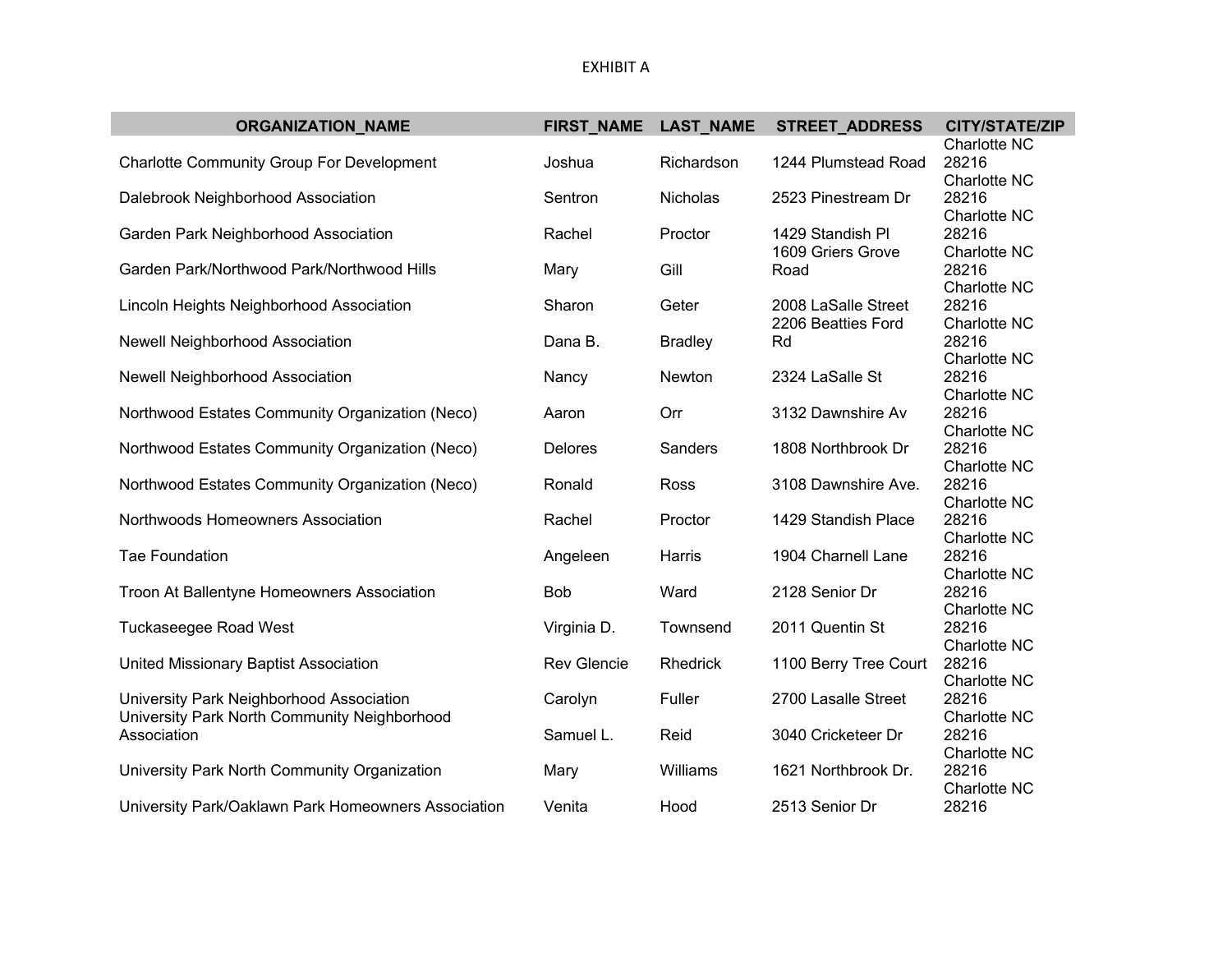#### EXHIBIT A

| <b>OWNERLASTN</b>                  | <b>OWNERFIRST</b>       | <b>MAILADDR1</b>                       | <b>CITY</b>      | <b>STATE</b> | <b>ZIPCODE</b> |
|------------------------------------|-------------------------|----------------------------------------|------------------|--------------|----------------|
| <b>PALMER</b>                      | <b>JAMESE</b>           | 4708 MERIDIAN DR                       | <b>CHARLOTTE</b> | <b>NC</b>    | 28216          |
| <b>JULISABAR HOLDINGS LLC</b>      |                         | 355 W MARTIN LUTHER KING BLVD APT 1117 | <b>CHARLOTTE</b> | NC.          | 28202          |
| <b>KANGLONG LLC</b>                |                         | 9623 RAVENSCROFT LN NW                 | CONCORD          | <b>NC</b>    | 28027          |
| <b>HENDERSON</b>                   | <b>RUTH H</b>           | 2109 B AVE                             | <b>CHARLOTTE</b> | NC.          | 28216          |
| WILSON HEIGHTS CHURCH OF GOD       |                         | 2137 B AVE                             | <b>CHARLOTTE</b> | NC.          | 28216          |
| <b>DAVIS</b>                       | <b>SARAH FRANCIS</b>    | 2144 A AVE                             | <b>CHARLOTTE</b> | NC.          | 28216          |
| <b>JAMISON</b>                     | <b>MAURICE</b>          | 658 LEX DR                             | <b>CHARLOTTE</b> | NC.          | 28262          |
| <b>SHROPSHIRE</b>                  | <b>HORACE J JR</b>      | 2108 A AVE                             | <b>CHARLOTTE</b> | NC.          | 28216          |
| <b>NICHOLSON</b>                   | <b>TIFFANY</b>          | 2116 A AVE EAST                        | <b>CHARLOTTE</b> | NC.          | 28216          |
| WESTMORELAND                       | <b>NORMAJ</b>           | 2140 SENIOR DR                         | CHARLOTTE        | NC.          | 28216          |
| FRIENDSHIP MISSIONARY BAPTIST      | CHURCH OF CHARLOTTE INC | 3301 BEATTIES FORD RD                  | <b>CHARLOTTE</b> | NC.          | 28216          |
| ANOTHER CHOICE FOR BLACK           | <b>CHILDREN INC</b>     | 2340 BEATTIES FORD RD                  | <b>CHARLOTTE</b> | NC.          | 28216          |
| <b>CAROLINAS PROPERTIES II LLC</b> |                         | 9520 ALICE MCGINN DR                   | <b>CHARLOTTE</b> | NC.          | 28277          |
| <b>MARTIN</b>                      | HOYLE HENRY/MARY C      | <b>3012 BURBANK DR</b>                 | <b>CHARLOTTE</b> | NC.          | 28210          |
| <b>CEASAR CORP INC THE</b>         | C/O JULIUS COUSAR       | PO BOX 16786                           | <b>CHARLOTTE</b> | NC.          | 28297          |
| ANOTHER CHOICE FOR BLACK           | <b>CHILDREN INC</b>     | 2340 BEATTIES FORD RD                  | <b>CHARLOTTE</b> | NC.          | 28216          |
| JOHNSON C SMITH UNIVERSITY         |                         | <b>100 BEATTIES FORD RD</b>            | <b>CHARLOTTE</b> | NC.          | 28216          |
| <b>FOSTER</b>                      | <b>TONY B</b>           | 2041 C AVE                             | <b>CHARLOTTE</b> | NC.          | 28216          |
| <b>FOSTER</b>                      | TONY/ ROXANNE f. MENTON | 2041 C AVE                             | <b>CHARLOTTE</b> | NC.          | 28216          |
| <b>CEASAR CORP INC THE</b>         |                         | PO BOX 16786                           | <b>CHARLOTTE</b> | NC.          | 28297          |
| <b>DRAKEFORD</b>                   | WILLIE LEE / LELA I     | 2132 B AVE                             | <b>CHARLOTTE</b> | NC.          | 28216          |
| <b>DRAKEFORD</b>                   | <b>WILLIE L</b>         | 2128 B AVE                             | <b>CHARLOTTE</b> | NC.          | 28216          |
| SU                                 | JUDY Y                  | 6323 ROCKWELL BLVD                     | <b>CHARLOTTE</b> | NC.          | 28269          |
| <b>LINDSAY</b>                     | ANGELA / CLIFTON        | 5603 LINDA VISTA LN                    | <b>CHARLOTTE</b> | NC.          | 28216          |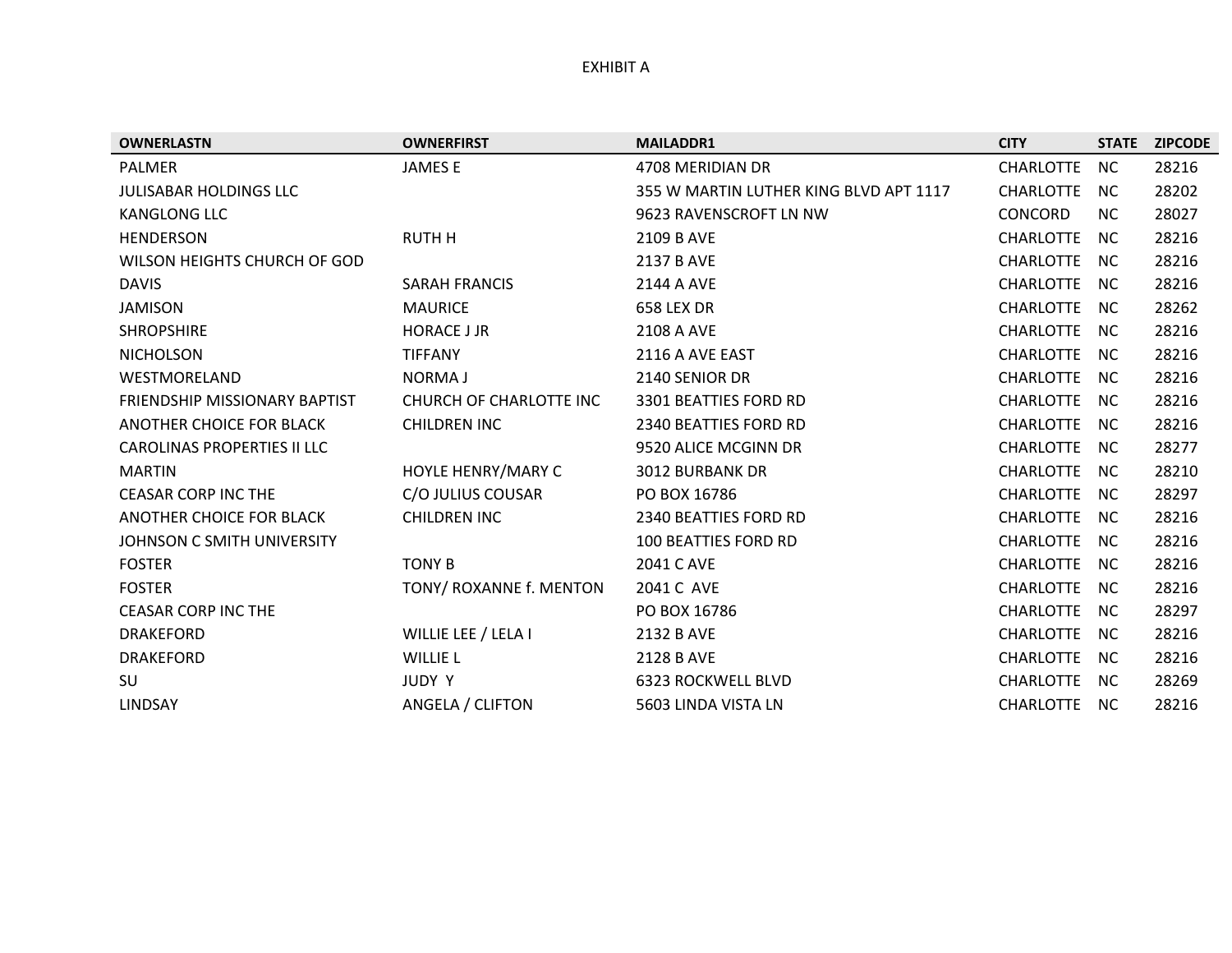#### **EXHIBIT B**

#### **NOTICE TO INTERESTED PARTIES OF COMMUNITY MEETING**

| Subject:                     | Community Meeting – Rezoning Petition filed by Urban Trends Real Estate, Inc. |
|------------------------------|-------------------------------------------------------------------------------|
| Date and Time<br>of Meeting: | 6/1/2021<br>$6:00 \text{ pm}$                                                 |
| <b>Place of Meeting:</b>     | Virtual Zoom Meeting                                                          |
| <b>Petition No.:</b>         | 2021-056                                                                      |

Dear Neighbor:

This letter is to inform you of an upcoming community meeting for rezoning petition 2021-056 which was filed with the Charlotte-Mecklenburg Planning Commission. Urban Trends Real Estate, Inc. (the Petitioner) seeks to rezone an approximately 1.4-acre site (the "Site") from a R-3 (Single Family), R-17 (Multi-Family) zoning district to UR-2 (CD) (Urban Residential, Conditional)

By the requirements of the City of Charlotte Zoning Ordinance, the Petitioner will hold a Community Meeting before the Public Hearing on this Rezoning Petition for the purpose of discussing this rezoning proposal with nearby property owners and organizations. The Charlotte-Mecklenburg Planning Commission's records indicate that you are either a representative of a registered neighborhood organization or an owner of property that adjoins, is located across the street from, or is near the Site.

Accordingly, on behalf of the Petitioner, we give you notice that representatives of the Petitioner will hold a Community Meeting regarding this Rezoning Petition on 6/1/2021 at 6:00pm. In accordance with current North Carolina COVID-19 requirements and guidelines this meeting will be virtual using the Zoom meeting application. Please respond to chris@urbantrendsproperties.com with your email address to receive a link to the virtual meeting. If you do not have access to the internet please contact Chris at 704 488-8902 for the option to request a hard copy of the presentation. We look forward to sharing this rezoning proposal with you and to answering any questions you may have.

In the meantime, should you have questions or comments about this matter, please call or contact Chris at 704 488-8902, or chris@urbantrendsproperties.com.

cc: Councilman Malcolm Graham

Date Mailed: 5/20/2021